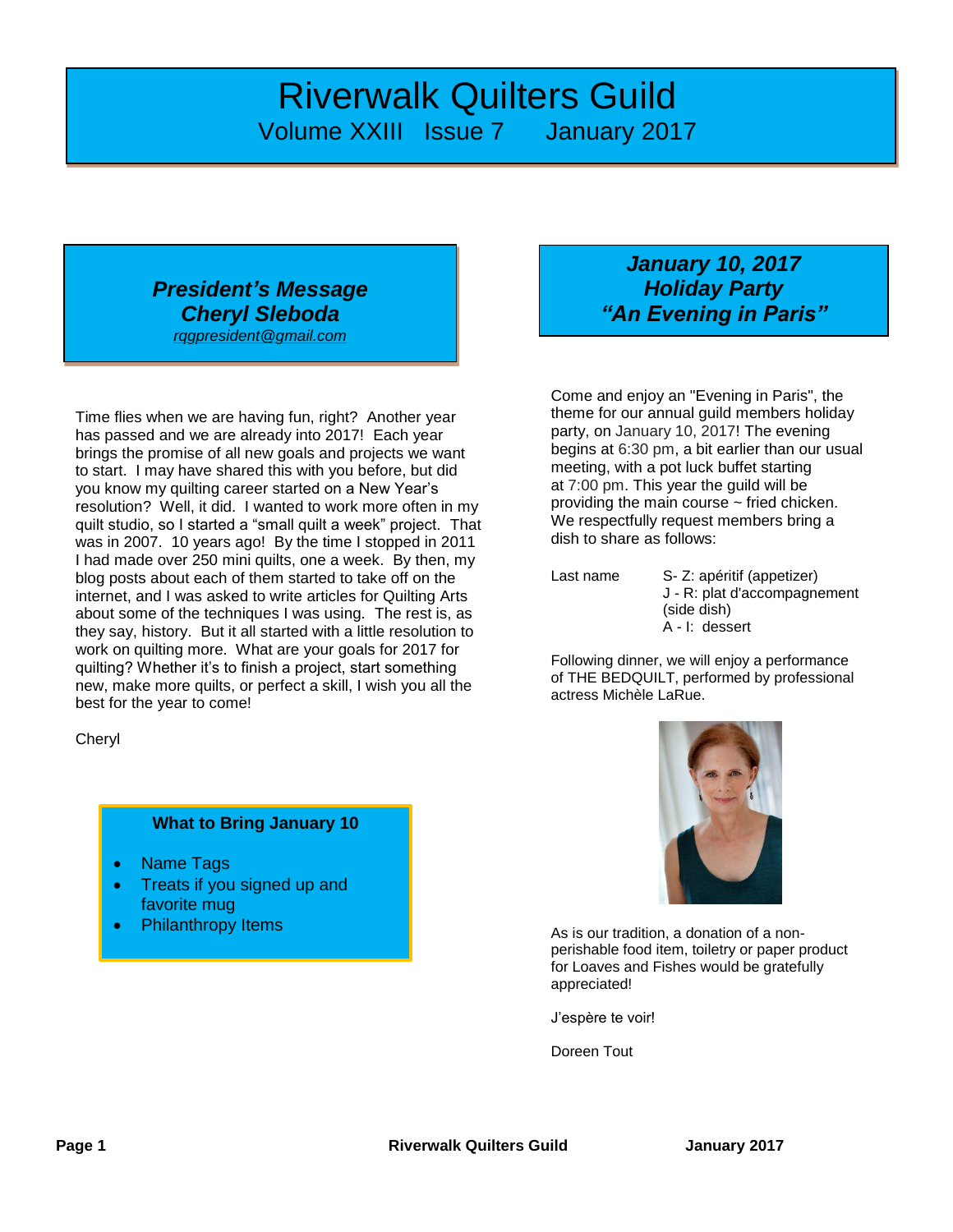Dorothy Canfield Fisher's **The Bedquilt** follows the suspenseful journey of an unlikely heroine: Aunt Mehetabel is a downtrodden, elderly spinster, taken for granted by her New England family. Otherwise unskilled, she is "clever in the way of patching bedquilts." Mehetabel grows throughout the story, winning admiration and finding self-respect, as she painstakingly devotes herself to the realization of her ideal: "a pattern beyond which no patchwork quilt could go."

**The Bedquilt**, written by Canfield Fisher in 1906, is introduced by the gleeful account of **A Quilting Bee in Our Village**, penned by Mary E. Wilkins Freeman, eight years earlier. In Freeman's little town, good food, gossip, and games make a successful bee—it's not just about the sewing. LaRue concludes the program with Fisher's surprising description of how she wrote **The Bedquilt.**

LaRue, who specializes in tales from America's Gilded Age, creates a dozen distinctive characters in her energetic and empathetic performance of **The Bedquilt** and **Bee**. Stories from this period return us to a time when literature was written "for the ear," she explains, continuing: "Before radio, family and friends made their own home entertainment—reading aloud by flickering candle, kerosene lamp, and gaslight. Today, only the lighting has changed: adult audiences still hang on every word. Despite TV and films, the Internet and special effects, we still crave simply to listen to a tale well told."

LaRue has twice presented **The Bedquilt** at the invitation of the American Quilter's Society International Quilt Show and Conference. "You had the audience in your command," declared her host: "We could have heard a pin drop as they listened to your every word." In Seattle, last year, audiences exclaimed, "I was spellbound!" and, "Riveting—twice—I would love to hear it again!"

The Bedquilt and of A Quilting Bee in Our Village are two of thirty stories in LaRue's repertoire of vintage *TALES WELL TOLD* .

She has performed these, collectively, in 400 venues, from Massachusetts to Washington State. A Chicago native, she has made her home in the New York City suburbs for . . . a very long time. **LaRue** is a member of both actors' unions—Actors' Equity and SAG-AFTRA—and a much-published theatre writer and book editor.

**Dorothy Canfield Fisher** (1879 – 1958), has been called "one of the most popular and engaging American writers of the first half of the twentieth century." She wrote more than forty books, including translations and nonfiction, as well as novels and short-story collections.

**Mary Eleanor Wilkins Freeman** (1852 – 1930) spent most of her life in Randolph, Massachusetts. The people she knew and the scenes witnessed there form the background for most of her tales of New England rural life.

> *February 14, 2017 Valli Schiller "My Life in Quilt Years"*

#### **"MY LIFE IN QUILT YEARS" LECTURE is**

**a trunk show of approximately 20 of Valli's bed and wall quilts and the stories behind them. Her style ranges from traditional to contemporary, with an emphasis on innovative machine techniques. Quilters of all abilities will be encouraged and inspired as Valli shares her life in quilts.**

**Valli Schiller started sewing as a child and shows no signs of stopping any time soon. She's been making quilts since 1990, right around the time she discovered rotary cutters and computerized sewing machines. She's an avid machine stitcher who loves experimenting with new techniques and sharing them with others.**

**Valli's quilts are exhibited nationally and have won multiple awards, including blue ribbons at the IQA judged show in Houston and the AQS judged show in Paducah. Her Mille Fleurs quilt was featured on the cover of Quilter's Newsletter magazine. Her Common Threads quilt was a finalist in the 2007 \$100,000 Quilting Challenge.**

**Valli lives in Naperville, Illinois. She's a member of the Riverwalk Quilters' Guild, the Pride of the Prairie Quilters, and the Professional Art Quilt Alliance.**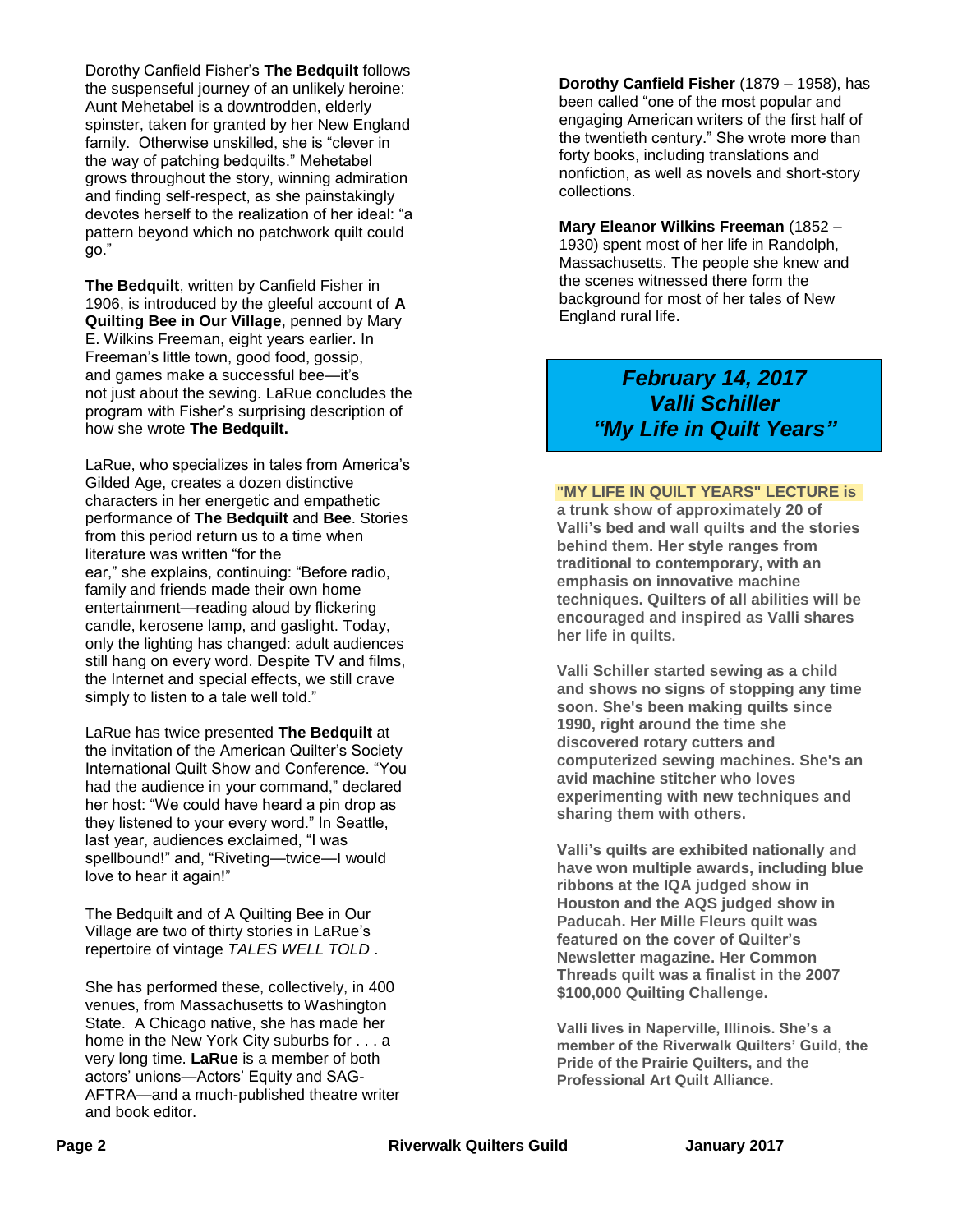# *Programs*

#### **March 14, 2017** Maggie Weiss

*"The Sacred Feminine in Fiber"*

**April 11, 2017** Philanthropy Sew- In

#### **May 9, 2017**

 Lisa Binkley "Adding *Sparkle & Texture to your Quilts*"

#### **Workshop: May 10**

Bead Embroidered Mini Quilts

#### **June 13, 2017**

Susan Cleveland of Pieces Be with You Lecture TBA **Workshop June 14 TBA**

## *March- June 2017 Hospitality Tracy Husch-Lissak & Sandy Alfaia [rqghospitality@gmail.com](file:///C:/Users/Sandra/Documents/RQG%20Newsletter/rqghospitality@gmail.com)*

The January meeting begins at 6:30 pm with a pot luck buffet starting at 7:00 pm. This year the guild will be providing the main course  $\sim$  fried chicken. We respectfully request members bring a dish to share as follows:

Last name S-Z: appetizer<br>J - R side dish J – R side dish dessert

Finally, a reminder to bring your favorite mug for coffee, tea or water.

Thank you!

Sandy Alfaia & Tracy Husch-Lissak

## **RQ Inventory**

We are establishing a list of all supplies and equipment currently owned by our Guild. We know that many of our members have kindly stored items at their homes. Please email the Secretary, Lenore Hrejsa, if you have any items to add to the list of inventory. The list would include irons, ironing boards, quilt racks, suitcases, decorations, tablecloths, etc.

Thank You!

*Membership Yvette Thorn & Linda Kurcz [rqgmembership@gmail.com](mailto:rqgmembership@gmail.com)*

Fifty-seven (57) members and 7 guests weathered the cold to attend our December meeting. Welcome new member, Tina Orlita, who joined the Guild at the meeting. The Membership total is now 107 members.

Linda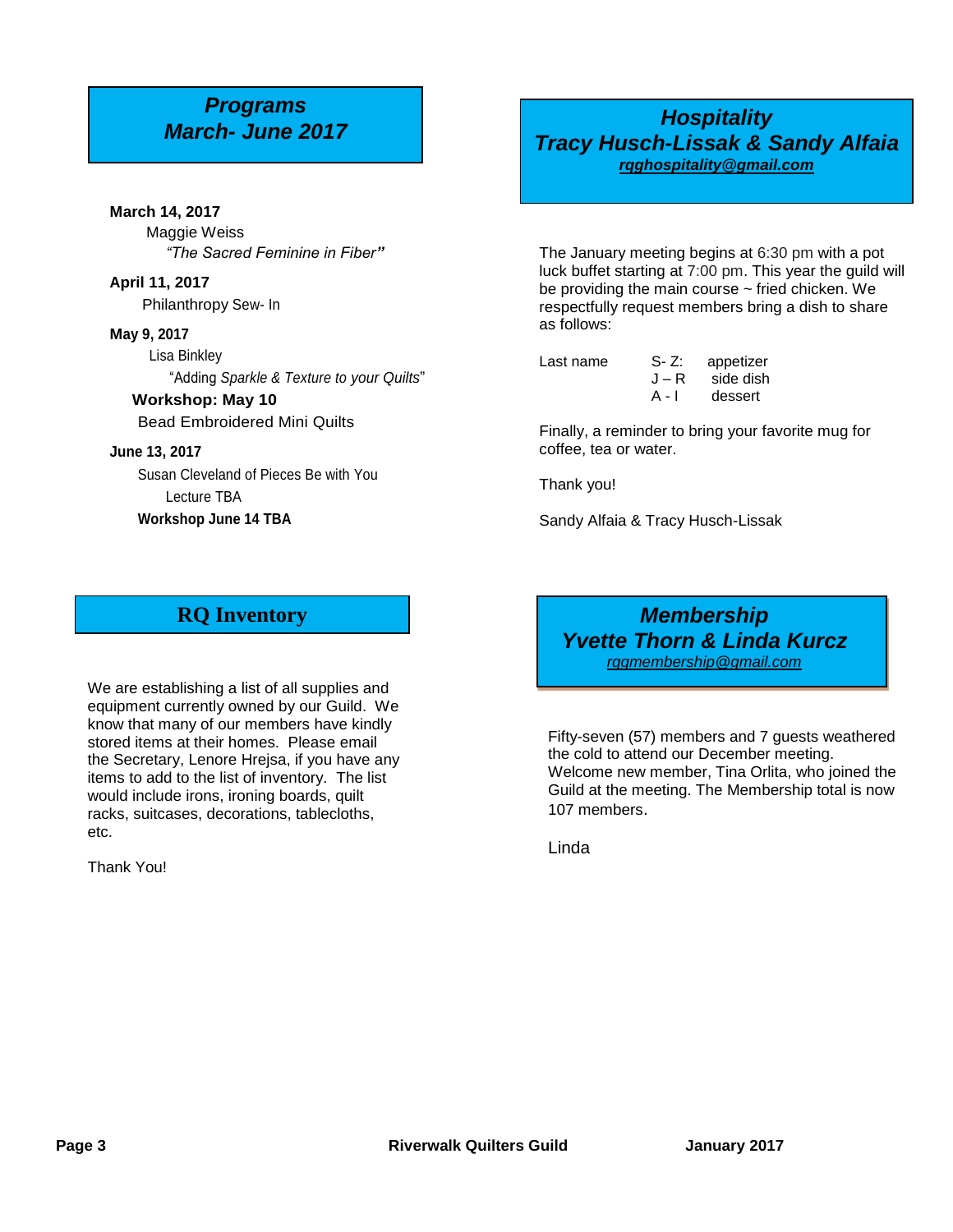#### *Library News Carol Rubek & Judy Long [rqglibrarian@gmail.com](mailto:rqglibrarian@gmail.com)*

We are looking for suggestions for books we might order for our library. Please send suggested book titles to:

> carolrubeck@gmail.com [jemb@sbcglobal.net](mailto:jemb@sbcglobal.net)

Thank you so much

## *Philanthropy* **Lucy Blasi & Kathleen Curtis**

 [rqgphilanthropy@gmail.com](mailto:rqgphilanthropy@gmail.com) ׇ֬

We have an idea for the April Sew In. Scrappy Larger Blocks using 2 ½ strips. Pieced together Rail Fence pattern. This will allow us to create larger quilt tops for Edwards Hospital. Finished block size and more info to come once we finalize our plan so Stay tuned……..

We received a large donation from a nonmember, Kathy Kotowski who contacted us through our web site. She is moving and needed to downsize her fabric stash. Her donation was 6 kitchen size garbage bags full of beautiful fabric. WOW! She was super excited that her fabric will be used for our guild's charity sewing.

At the January Holiday party, we will not have a table set up for Philanthropy but we will gladly accept any donation you may have ready.

At the December Meeting the following is what we received from Members:

Quilt Tops Nancy Lindberg 5 Camille Padilla 1

**Quilts** Tracy Husch-Lissak -2 Judy Long -1 Linda Yokelson -1 Susan & Celest Akre- 8

Bird House Squares Rosemary Sanza – 1

Stuffed Frogs Judy Kanarek - 8

Fabric Stash Contribution Tracy Husch-Lissak – 22 yards Grace Community Church Quilt Group - one large bag

The following members have helped with finishing work: Judy Long Binding – 1 Quilt to Bind Nancy SturgeonQuilting – 4 Quilts returned Nancy Lindberg Binding – 1 Quilt returned Binding – took 1 Quilt to finish Linda Yokelson Binding – 1 Quilt returned Binding – took 1 Quilt to finish Donna Millican Binding - 1 Quilts returned Binding – took 2 Quilts to finish Camille Padilla Binding – 1 Quilt returned Binding – took 1 Quilt to finish Sandy Bray Quilting – took 2 Quilts to finish Mary Walschot Binding – took 1 Quilt to finish Carol Rubeck Binding – took 1 Quilt to finish Tina Orlita Binding – took 1 Quilt to finish

Leesa Jump Binding – took 1

As always, if we have missed anyone we are very sorry.

Thank you to all for your help with Philanthropy Sewing and for all you do to support us.

Quilt to finish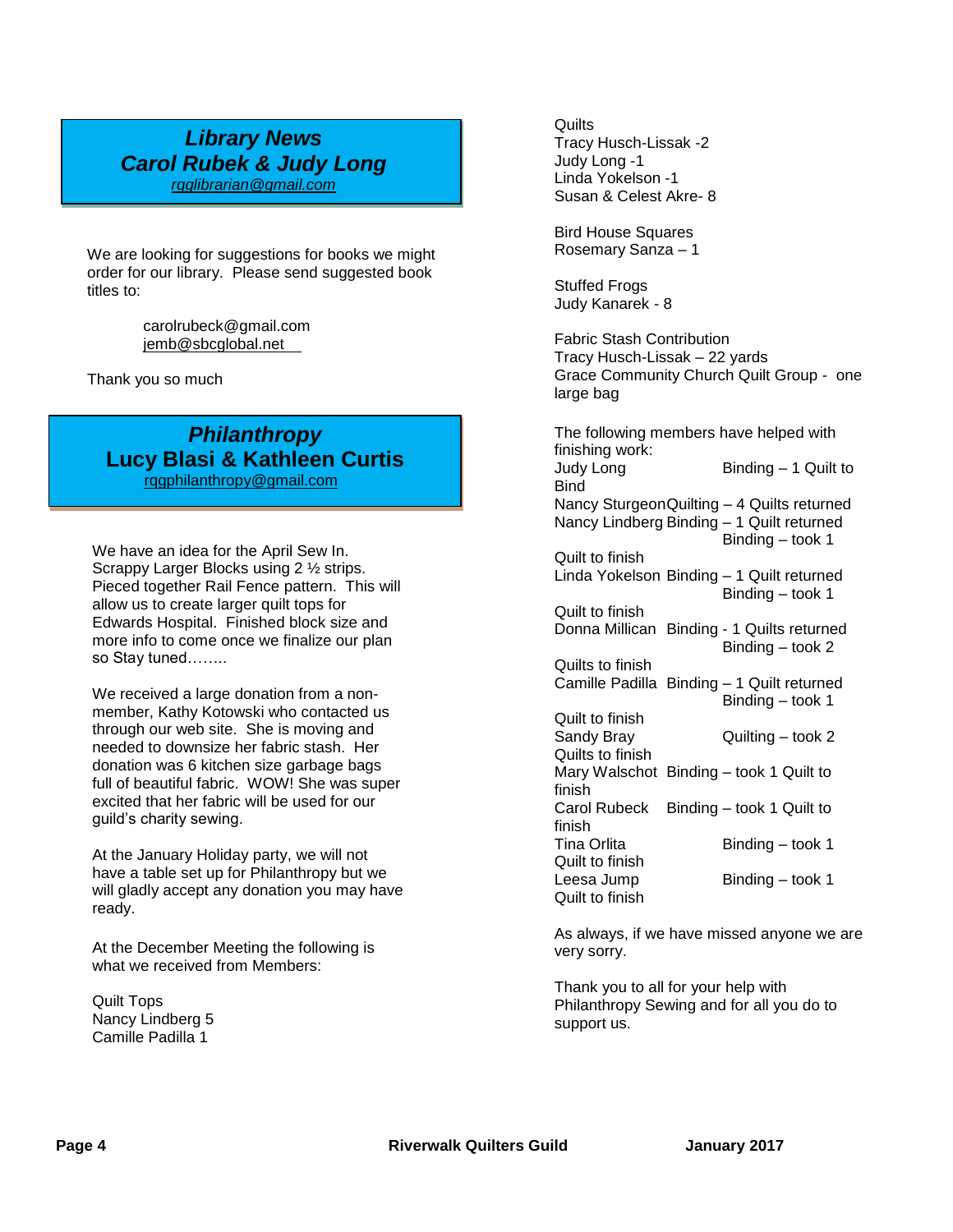*Special Events Sue Damitz, Darlene Ebel and Nancy Ebel rqgspecialevents@gmail.com*

#### **Member's Subsidize Sewing Retreat – February 25, 2017**

Please join us on Saturday, February 25th, 2017 for a guild's member subsidize sewing retreat from 8:00 to 4:30. We are holding the retreat in our usual meeting room at the church. While we are still looking at the room layout, we know that 40 - 50 of us will fit. We had 14 signups at the November meeting, so there is still plenty of spaces for you to join in the fun. The signup cutoff will be at the January 2017 meeting or when we hit 50 people whichever comes first.

The cost to attend is \$10.00 which will cover a lunch box and holds a spot for you and is non-refundable. The following drinks will be provided: bottle water, coffee, ice tea, and hot tea that day.

Each of you will get a 6 foot or share a 10 foot table for your sewing area. In addition, the following areas will be available for all to use: layout, cutting, ironing, and lunch area. Due to possible wiring overload because of the power that irons take, we will be providing 5 - 6 ironing stations and request that you not use your own iron at your sewing station. To add to the excitement of the day, there will be door prizes provided.

This will be a day for you to sew on your projects. Philanthropy is willing to provide kits if any of you want to sew charity quilts. Let us know if you would like a kit so that we are sure there are enough kits available. Come sign up at the December meeting and join us for a day filled with quilting!

Sue Damitz

## *Upcoming Midwest and Local Events*

**February 2-4,2017**: Bill Kerr from Modern Quilt Studio is lecturing and teaching.

**March 204, 2017**: Linda M. Poole lectures and teaches on whole cloth painting and applique techniques.

**May 6-8, 2016** Nancy Mahoney lectures and teaches two workshops on her paper piecing a pineapple block with a twist, in three sizes, and Granny's Squares.

Each artist has class limits. Full information is found at illinois**quilters**.com. Martha Ross-Mockaitis, IQI [mrossmockaitis@gmail.com](mailto:mrossmockaitis@gmail.com)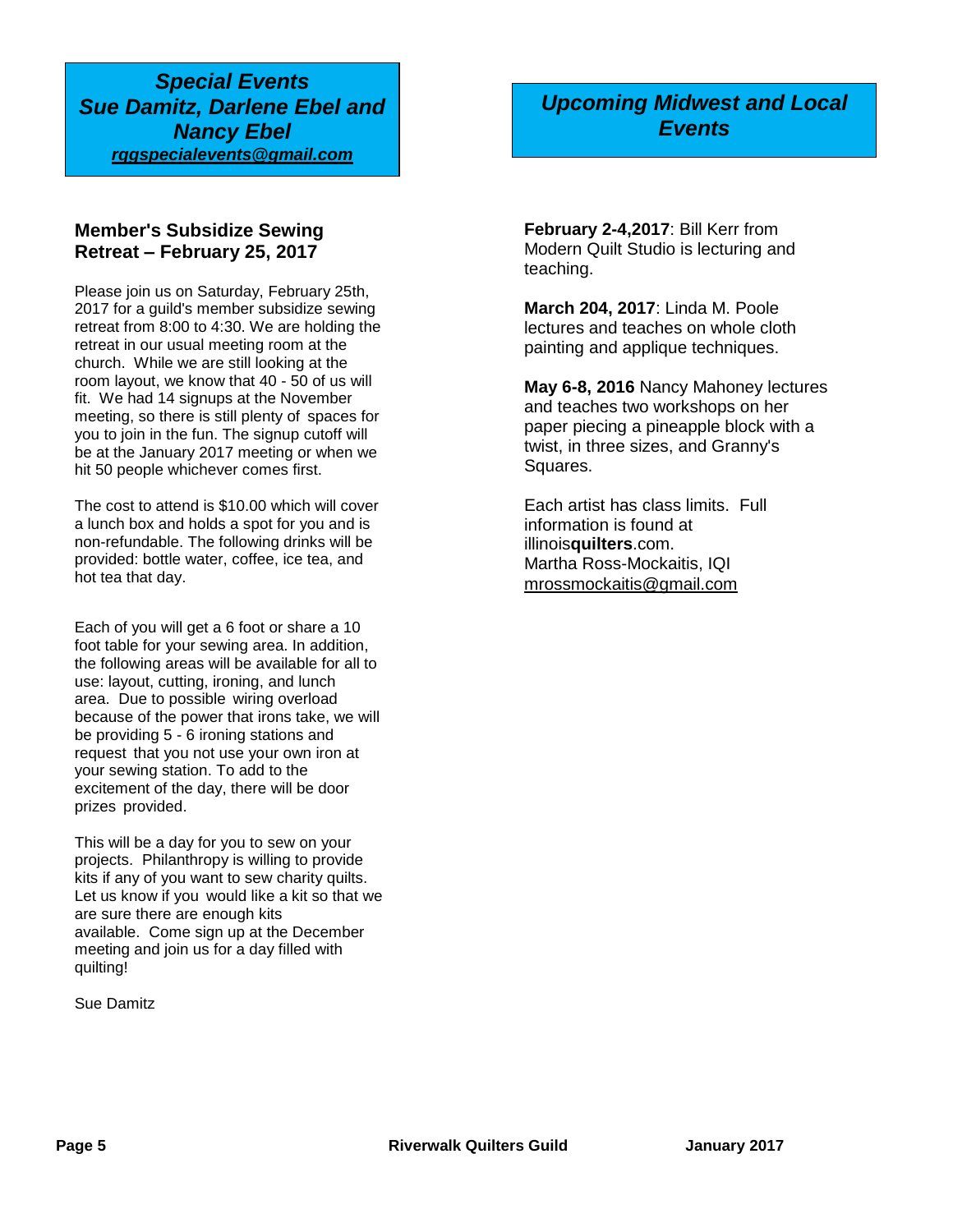## **Speaker Highlights from our December Meeting**